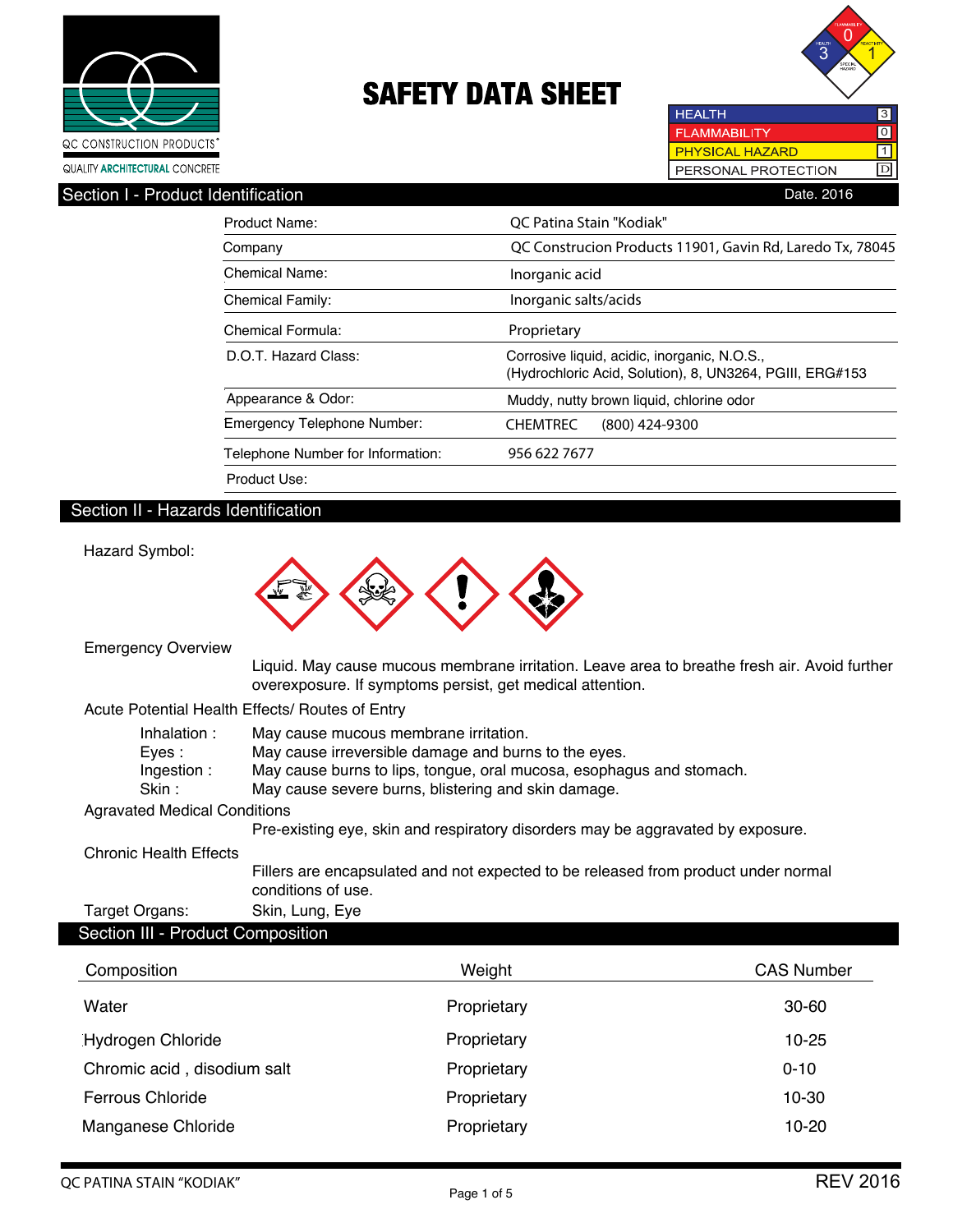### Section IV - First Aid Measures

Get immediate medical attention for any significant overexposure.

Inhalation : Leave area to breathe fresh air. Avoid further overexposure. If symptoms persist, get medical attention.

Eye contact : Flush with water for at least 15 minutes while holding eye lids apart. Get medical attention immediately.

Skin contact : Remove from skin and immediately flush with water for 15 minutes. Get medical attention.

Ingestion : Get medical attention. Do not induce vomiting.

| Section V - Fire Fighting Measure      |                                                                                                                                            |
|----------------------------------------|--------------------------------------------------------------------------------------------------------------------------------------------|
| Flash point :                          | Not available.                                                                                                                             |
| Method:                                | Not available.                                                                                                                             |
| Lower explosion limit :                | Not available.                                                                                                                             |
| Upper explosion limit :                | Not available.                                                                                                                             |
| Autoignition temperature :             | Not available.                                                                                                                             |
| Extinguishing media:                   | This product is not expected to burn under normal conditions of use.                                                                       |
| Hazardous combustion products:         | Carbon monoxide, carbon dioxide, and nitrogen oxides.                                                                                      |
| Protective equipment for firefighters: | Use accepted fire fighting techniques. Wear full firefighting protective<br>clothing, including self-contained breathing apparatus (SCBA). |
| Fire and explosion conditions :        | This product not expected to ignite under normal conditions of use.                                                                        |

### Section VI - Accidental Release Measures

Neutralize with alkaline material. Do not store in steel drums. Absorb spill in sand, earth or other suitable material.

### Section VII - Handling and Storage

Personal Protection Equipment

Prevent inhalation of vapor, ingestion, and contact with skin eyes and clothing. Keep container closed when not in use. Precautions also apply to emptied containers. Change soiled work clothes frequently. Clean hands thoroughly after handling. Store under normal warehouse conditions in sealed containers. Do not store or use near food.

### Section VIII - Exposure Controls / Personal Protection



| Respiratory protection:    | Use full engineering controls before relying on personal protective equipment.                                                                                                                                        |
|----------------------------|-----------------------------------------------------------------------------------------------------------------------------------------------------------------------------------------------------------------------|
| Hand protection :          | Protect hands with impervious gloves.                                                                                                                                                                                 |
| Eye protection :           | Wear chemical safety goggles and/or face shield to prevent eye contact. Do not wear<br>contact lenses. Do not touch eyes with contaminated body parts or materials. Have eye<br>washing facilities readily available. |
| Skin and body protection : | Prevent contact with shoes and clothing. Use rubber apron and overshoes.                                                                                                                                              |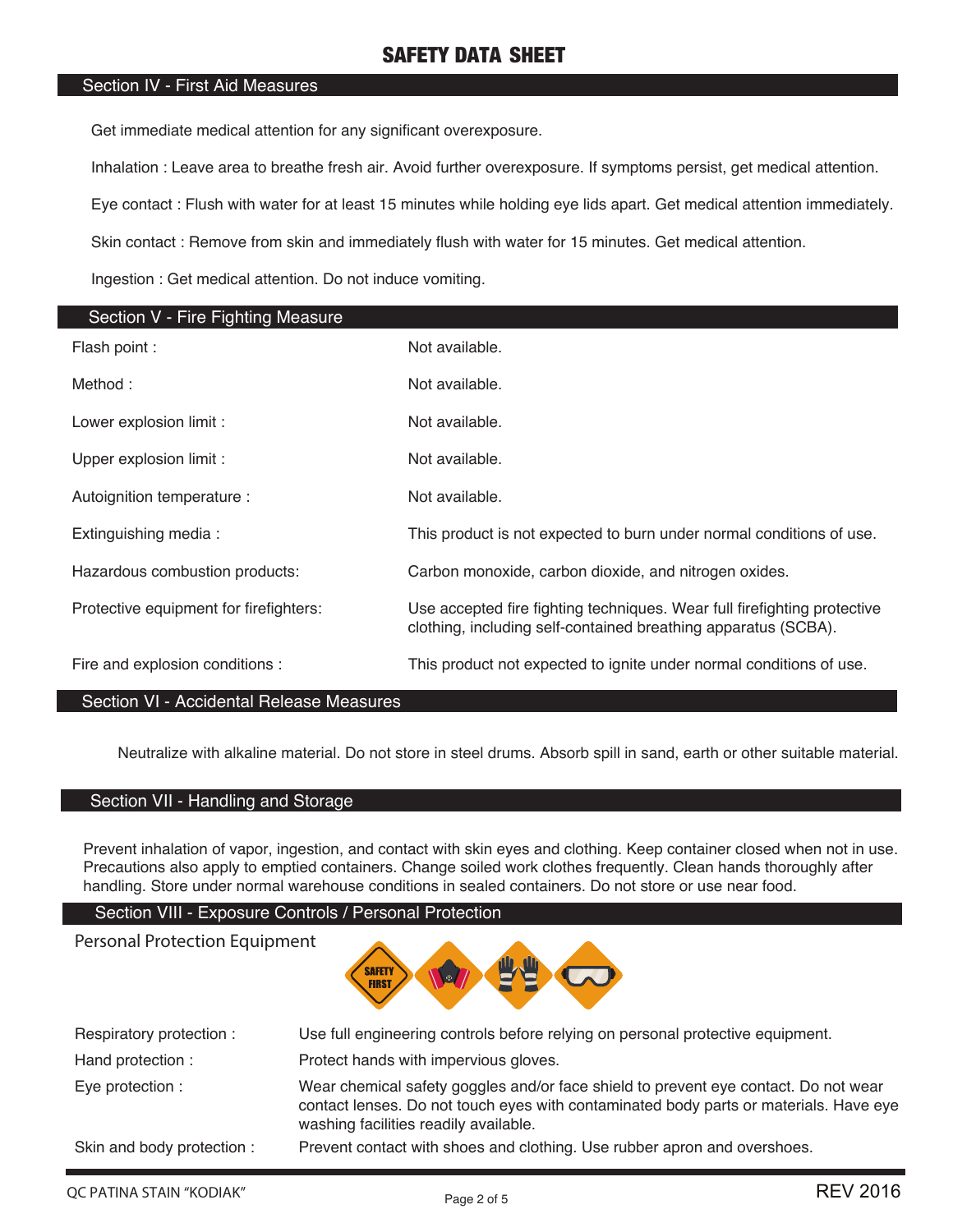### Section VIII - Exposure Controls / Personal Protection

| Protective measures :  | Use professional judgment in the selection, care, and use.                                                    |
|------------------------|---------------------------------------------------------------------------------------------------------------|
| Engineering measures : | Not required under normal conditions of use. Use local exhaust when the general ventilation<br>is inadequate. |

#### **Work/Hygiene Practices**

**Exercise stringent hygiene practices to minimize exposure. If contact occurs, wash any body part with soap and water immediately. Wash hands after use, and before eating, drinking or smoking.**

| <b>Chemical Name:</b>       | CAS Number: | Regulatión:       | Limit:                  | Form: |
|-----------------------------|-------------|-------------------|-------------------------|-------|
| Chromic acid, disodium salt | 10588-01-9  | <b>ACGIH TWA:</b> | $0.05 \,\mathrm{mg/m}$  | .Cr   |
|                             |             | <b>ACGIH TWA:</b> | $0.01 \,\mathrm{mg/m3}$ | Cr    |
| Ferrous Chloride            | 7758-94-3   | ACGIH TWA:        | 1 mg/m3                 | Fe    |
| Manganese Chloride          | 7773-01-5   | ACGIH TWA:        | $0.2$ mg/m $3$          | Mn    |

### Section IX - Physical and Chemical Properties

| Form:                    | Liquid         |
|--------------------------|----------------|
| Color:                   | Kodiak         |
| Odor:                    | Pungent        |
| pH:                      | < 1            |
| Vapour pressure:         | Not available. |
| Vapor density:           | Not available. |
| Melting point/range:     | Not available. |
| Freezing point:          | Not available. |
| Boiling point/range:     | Not available. |
| Water solubility:        | Not available. |
| <b>Specific Gravity:</b> | 1.1344         |
| % Volatile Weight:       | 78.3%          |

#### Section X - Reactivity / Estability

**Substances to avoid : Metal.Strong bases.Oxidizing agents. Stability : Stable Hazardous polymerization : Will not occur.**

### Section XI - Toxicological Information

**Hydrogen chloride, CAS-No.: 7647-01-0 Acute oral toxicity (LD-50 oral) 900 mg/kg ( Rabbit ) Acute inhalation toxicity (LC-50) 3,124 mg/l for 1 h ( Rat ) 1,108 mg/l for 1 h ( Mouse ) Acute dermal toxicity (LD-50 dermal) 1,449 mg/kg ( Mouse )**

### Section XII - Ecological Information

**No Data Available**

| Section XIII - Disposal Considerations |                                                                                                      |
|----------------------------------------|------------------------------------------------------------------------------------------------------|
| <b>RCRA Class:</b>                     | D007: Reportable Quantity = 10 lbs. Chromium                                                         |
|                                        | This classification applies only to the material as it was originally produced.                      |
| Disposal Method:                       | Subject to hazardous waste treatment, storage, and disposal requirements under                       |
|                                        | RCRA. Recycle or incinerate waste at EPA approved facility or dispose of in compliance with federal, |
|                                        | state and local regulations.                                                                         |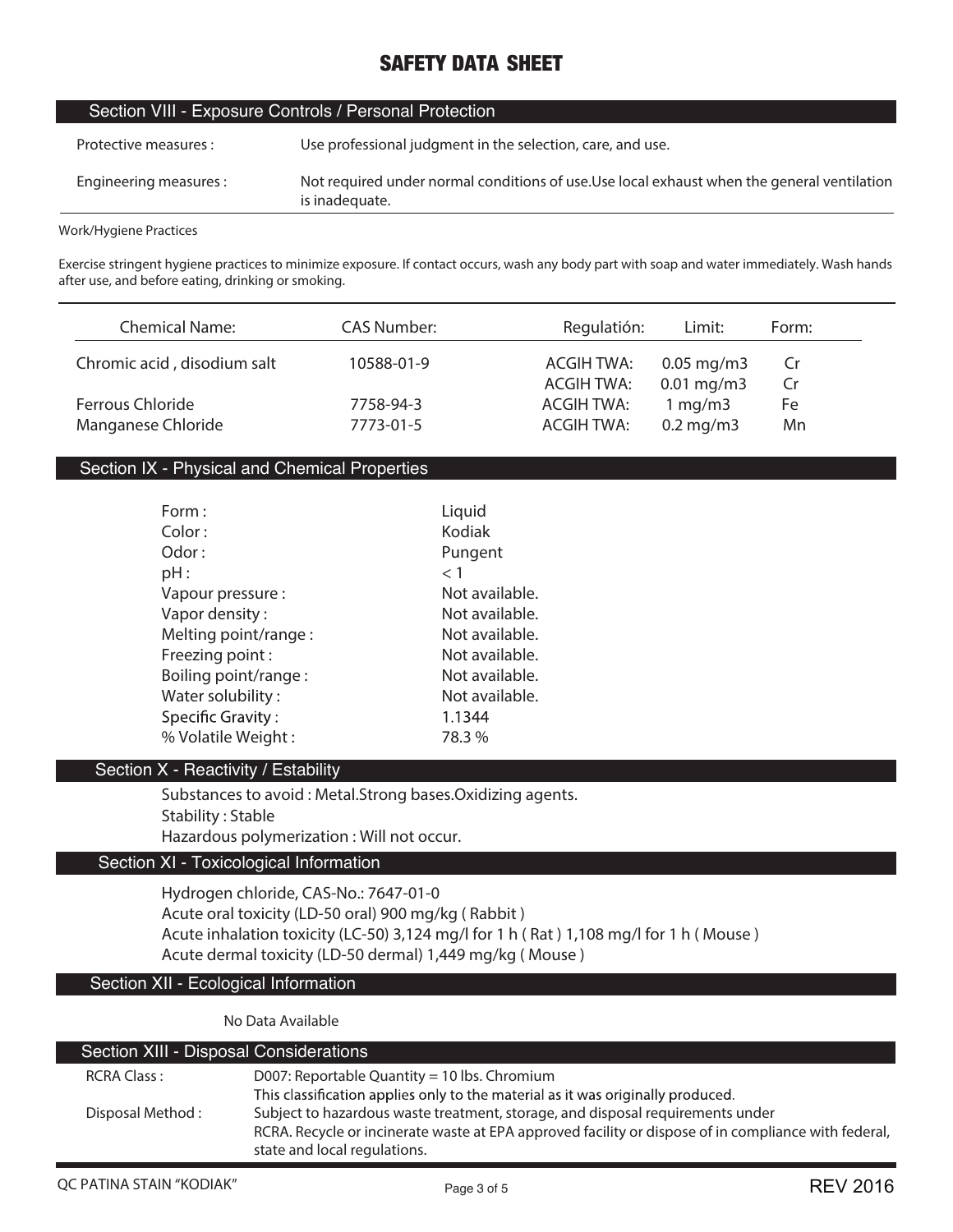### Section XIV - Transportation / Shipping Data

| CFR / DOT:           | UN3264, Corrosive liquid, acidic, inorganic, n.o.s. (Hydrochloric Acid), 8, PG III |
|----------------------|------------------------------------------------------------------------------------|
| TDG:                 | UN3264, CORROSIVE LIQUID, ACIDIC, INORGANIC, N.O.S. (Hydrochloric Acid), 8, PG III |
| IMDG:                | UN3264, CORROSIVE LIQUID, ACIDIC, INORGANIC, N.O.S. (Hydrochloric Acid), 8, PG III |
| Further Information: | The above shipping description.                                                    |

### Section XV - Regulatory Information

#### **North American Inventories:**

**All components are listed or exempt from the TSCA inventory. This product or its components are listed on, or exempt from the Canadian Domestic Substances List.**

**U.S. Federal Regulations:**

**SARA 313 Components : Chromic acid , disodium salt CAS: 10588-01-9 Hydrogen chloride CAS: 7647-01-0 Manganese Chloride CAS: 7773-01-5**

**SARA 311/312 Hazards : Acute Health Hazard Chronic Health Hazard**

**OSHA Status: Considered hazardous based on the following criteria:: Irritant**

**OSHA Flammability : Not Regulated Regulatory VOC (less water and exempt solvent) : 0 g/l VOC Method 310 : 0.00 %**

| U.S. State Regulations:     |                             |                 |
|-----------------------------|-----------------------------|-----------------|
| <b>MASS RTK Components:</b> |                             |                 |
|                             | Chromic acid, disodium salt | CAS: 10588-01-9 |
|                             | Hydrogen chloride           | CAS: 7647-01-0  |
|                             | Ferrous Chloride            | CAS: 7758-94-3  |
| Penn RTK Components:        |                             |                 |
|                             | Water                       | CAS: 7732-18-5  |
|                             | Chromic acid, disodium salt | CAS: 10588-01-9 |
|                             | Hydrogen chloride           | CAS: 7647-01-0  |
|                             | Ferrous Chloride            | CAS: 7758-94-3  |
|                             | Manganese Chloride          | CAS: 7773-01-5  |
| NJ RTK Components:          |                             |                 |
|                             | Water                       | CAS: 7732-18-5  |
|                             | Chromic acid, disodium salt | CAS: 10588-01-9 |
|                             | Hydrogen chloride           | CAS: 7647-01-0  |
|                             | Ferrous Chloride            | CAS: 7758-94-3  |
|                             | Manganese Chloride          | CAS: 7773-01-5  |

**Components under California Proposition 65: WARNING! Contains chemicals known to the State of California to cause cancer, birth defects and/or otherreproductive harm**